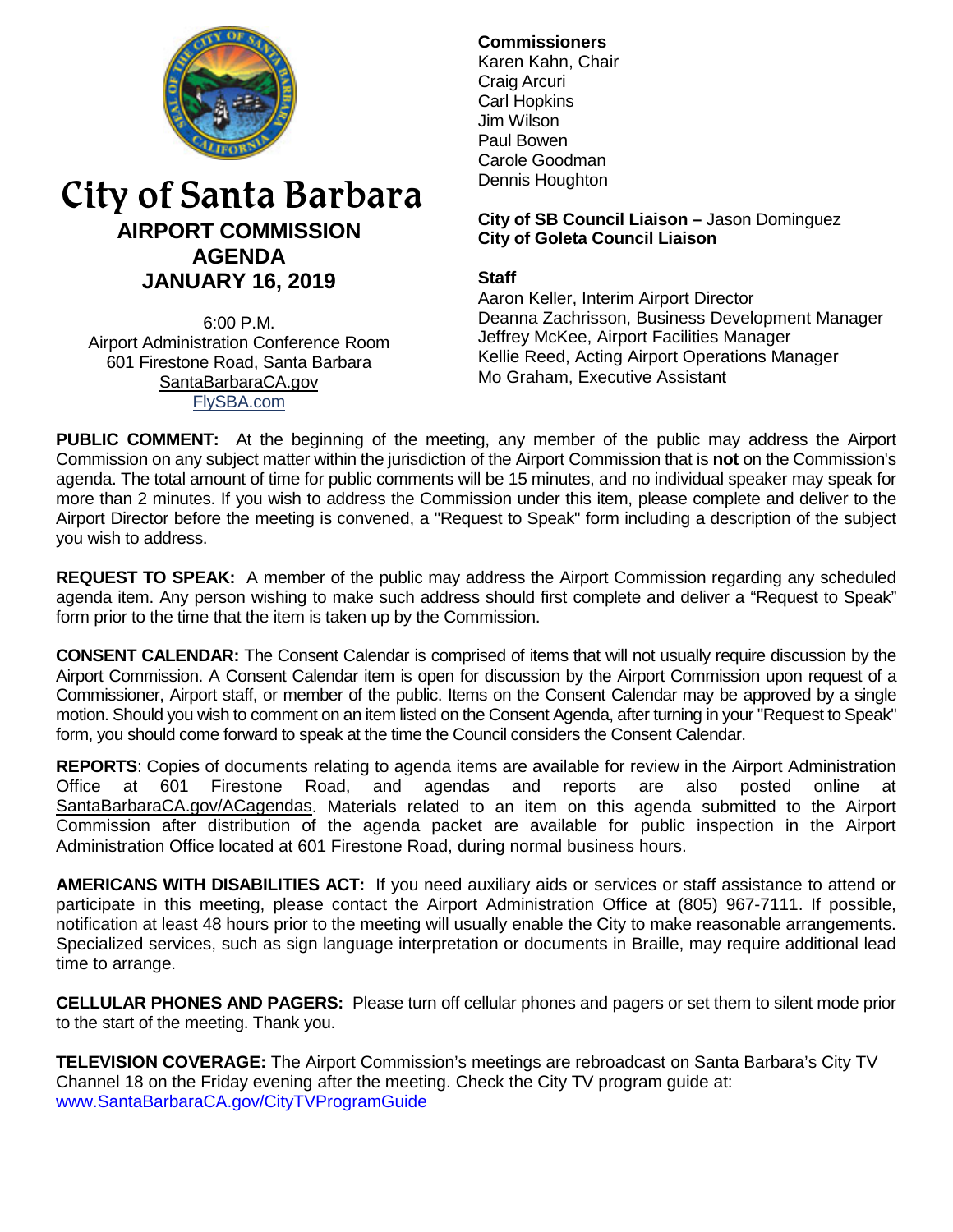# **CALL TO ORDER**

# **ROLL CALL**

## **CHANGES TO THE AGENDA**

## **NOTICES**

**1.** That on Thursday, January 10, 2019, at 5:00 pm, the Airport Commission Secretary duly posted this agenda on the bulletin board at Airport Administration.

## **PUBLIC COMMENT**

**2.** Any member of the public may address the Airport Commission on any subject within the jurisdiction of the Commission that is **not** scheduled before them that same day. The total amount of time for public comments will be 15 minutes, and no individual speaker may speak for more than 2 minutes.

#### **LIAISON REPORTS**

City of Santa Barbara Liaison Councilmember Jason Dominguez City of Goleta Liaison Councilmember

## **COMMISSION MATTERS**

#### **3**. **Subject: Election of Officers and Subcommittee Assignments**

Recommendation: That Commission elect a Chair, Vice Chair, and make subcommittee assignments.

#### **CONSENT CALENDAR**

#### **4. Subject: Minutes**

Recommendation: That Airport Commission waive the reading and approve the minutes of the Commission Meeting of Wednesday, December 19, 2018.

#### **5. Subject: Property Management Report – December 2018**

Recommendation: That Airport Commission receive the monthly Airport Property Management Report.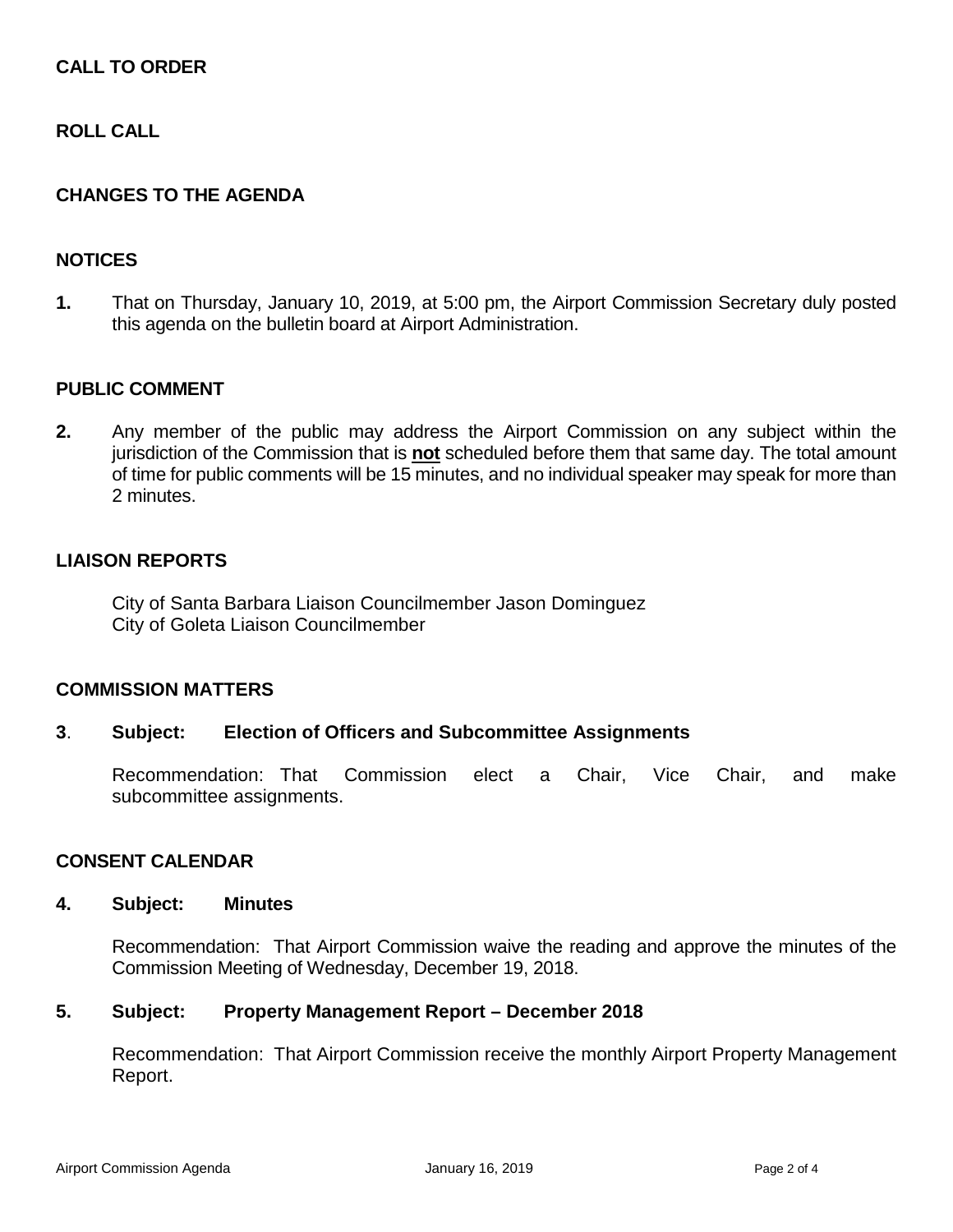# **6. Subject: Lease Agreement – Northern Energy Services, LLC**

Recommendation: That Commission approve and authorize the Airport Director to execute a two (2) year Lease Agreement, plus three (3) automatic one (1) year options to extend, with Northern Energy Services, LLC effective on or before May 1, 2019. The combined office/warehouse space is 2,300 square feet located in Building 2, Suite B, at 6100 Hollister Road for a monthly rental of \$3,680, exclusive of utilities and CAM charges. The automatic options are predicated on Lessee's compliance with all lease terms.

# **7. Subject: Lease Agreement – AG Rx**

Recommendation: That Commission approve and authorize the Airport Director to execute a five (5) year Lease Agreement with AG Rx, a California Corporation, effective February 1, 2019, for a monthly rental of \$9,161.77 exclusive of utilities. The Lease encompasses 3,120 square feet of combined office/warehouse space in Building 225, Suites C & D, at 6150 Francis Botello Road, and 20,797 square feet of adjacent land.

## **8. Subject: Lease Agreement – Narretto Gandolfo, Inc., dba Nargan Fire & Safety**

Recommendation: That Commission approve and authorize the Airport Director to execute a three (3) year Lease Agreement, plus two (2) automatic one (1) year options to extend, with Narretto Gandolfo, Inc. dba Nargan Fire & Safety ("Nargan") effective February 1, 2019. The office and storage space is 1,364 square feet located in Building 258, Suite F, at 629 Firestone Road for a monthly rental of \$2,163.00, exclusive of utilities and CAM charges. The automatic options are predicated on Lessee's compliance with all lease terms.

# **ADMINSTRATIVE REPORTS**

## **9. Subject: Northeast Apron Rehabilitation Project and Northeast Hangar Permanent Power Update**

Recommendation: That Airport Commission receive a staff presentation regarding the Northeast Apron Rehabilitation Project and the status of permanent power being restored to the Northeast Hangar.

## **10. Subject: Santa Barbara Airport Noise Abatement Program Overview**

Recommendation: That Commission receive a presentation including an update of the recent Noise Abatement Program activity at the Airport, and a brief history of the Noise Abatement Committee.

# **DIRECTOR'S REPORT**

- **11.** A. Airport Operations
	- Passenger Count
	- Aircraft Operations
	- Air Freight